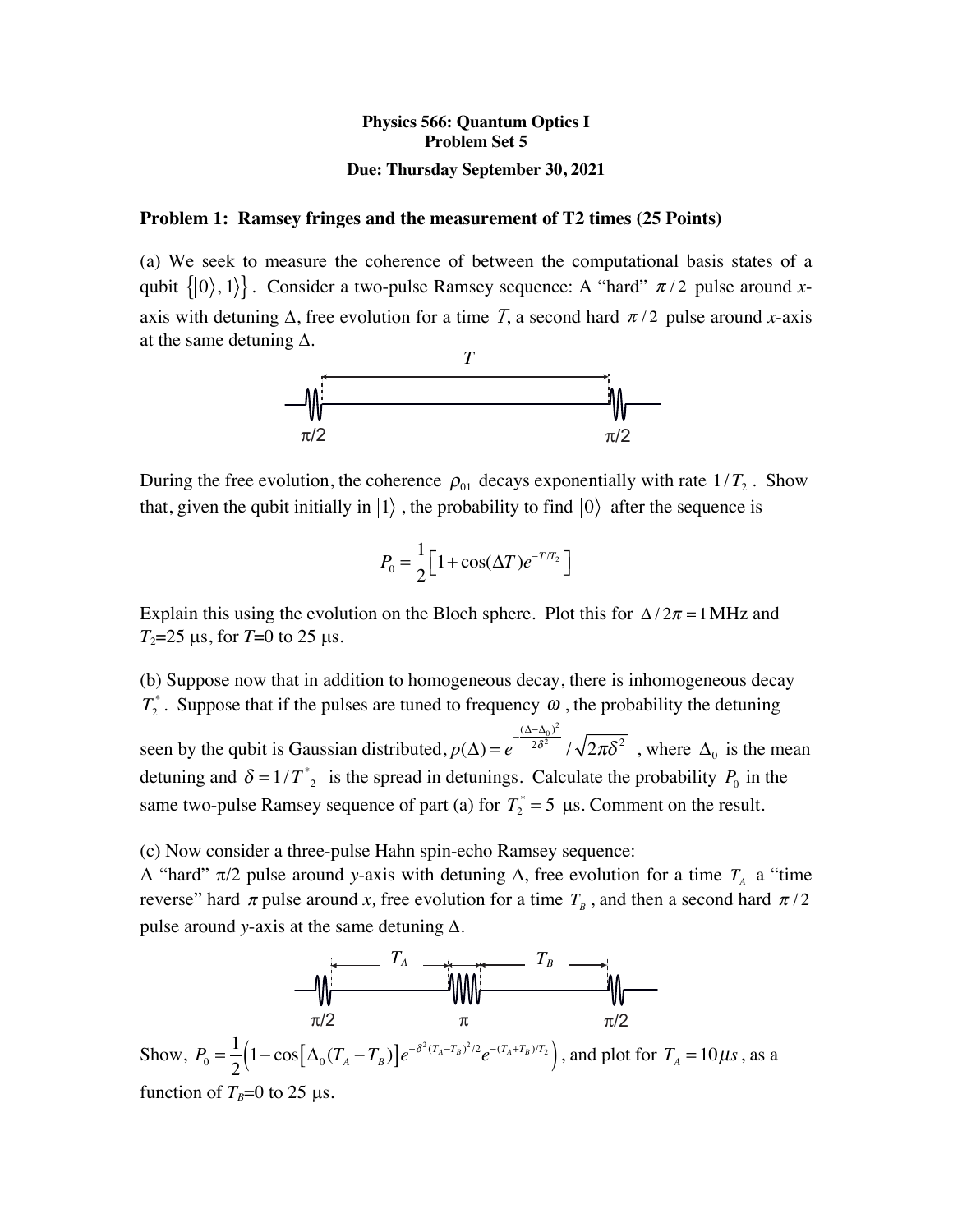## **Problem 2:**  $\Lambda$ **-Transitions and the master equation (25 Points)**

 Consider a three-level atom in the so-called "lambda" configuration (because it looks like the Greek letter  $\Lambda$ ):



Levels  $|1\rangle$  and  $|2\rangle$  are connected to level  $|3\rangle$  on two dipole-allowed transitions driven by lasers at frequencies  $\omega_{L1}$  and  $\omega_{L2}$  respectively. Laser-1 is detuned from resonance by  $\Delta$ . Difference between the detunings of lasers 1 and 2 is  $\delta = (\omega_{L1} - \omega_{L2}) - (E_2 - E_1)/\hbar$ .

(a) The Hamiltonian for this system (in the RWA) is  $H = H_A + H_{AL}$  where

$$
H_A = E_1|1\rangle\langle 1| + E_2|2\rangle\langle 2| + E_3|3\rangle\langle 3|,
$$

$$
H_{AL} = \frac{\hbar\Omega_1}{2} \Big( e^{-i\omega_{L1}t} \Big| 3 \rangle \langle 1 \Big| + e^{i\omega_{L1}t} \Big| 1 \rangle \langle 3 \Big| \Big) + \frac{\hbar\Omega_2}{2} \Big( e^{-i\omega_{L2}t} \Big| 3 \rangle \langle 2 \Big| + e^{i\omega_{L2}t} \Big| 2 \rangle \langle 3 \Big| \Big).
$$

where  $\Omega_{1,2}$  are the two Rabi frequencies. Because there are two laser frequencies, the usual unitary transformation to the frame rotating at  $\omega_L$  does not apply. However, one can perform a unitary transformation that makes *H* time independent. Define a "rotating frame":  $|\psi\rangle_{RF} = U^{\dagger}|\psi\rangle$ ,  $H_{RF} = U^{\dagger}HU + i\hbar \frac{\partial U^{\dagger}}{\partial t}U$ , where  $U = \sum_{i=1}^{3} e^{-i\lambda_{i}t} |j\rangle\langle j|$ . ∂*t U*, where  $U = \sum e^{-i\lambda_j t} |j|$ *j*=1  $\sum^3 e^{-i\lambda_j t} \big| j \big\rangle \big\langle j$ 

**Show** that for appropriate choice of  $\lambda_i$  we can transform *H* to,

$$
\hat{H}_{RF} = -\hbar \delta |2\rangle\langle 2| - \hbar \Delta |3\rangle\langle 3| + \frac{\hbar \Omega_1}{2} (|3\rangle\langle 1| + |1\rangle\langle 3|) + \frac{\hbar \Omega_2}{2} (|3\rangle\langle 2| + |2\rangle\langle 3|).
$$

(b) Suppose that level-3 decays to level-1 at a rate  $\Gamma_{31}$  and level-2 with rate  $\Gamma_{32}$ , and the total decay rate from level-3 is  $\Gamma = \Gamma_{31} + \Gamma_{32}$ . The effective non-Hermitian Hamiltonian is  $\hat{H}_{\text{eff}} = \hat{H} - i\hbar \frac{\Gamma}{2} |3\rangle\langle 3|$ . The (trace preserving) dynamics of the density operator for the system is described by the master equation,  $3\rangle$ (3